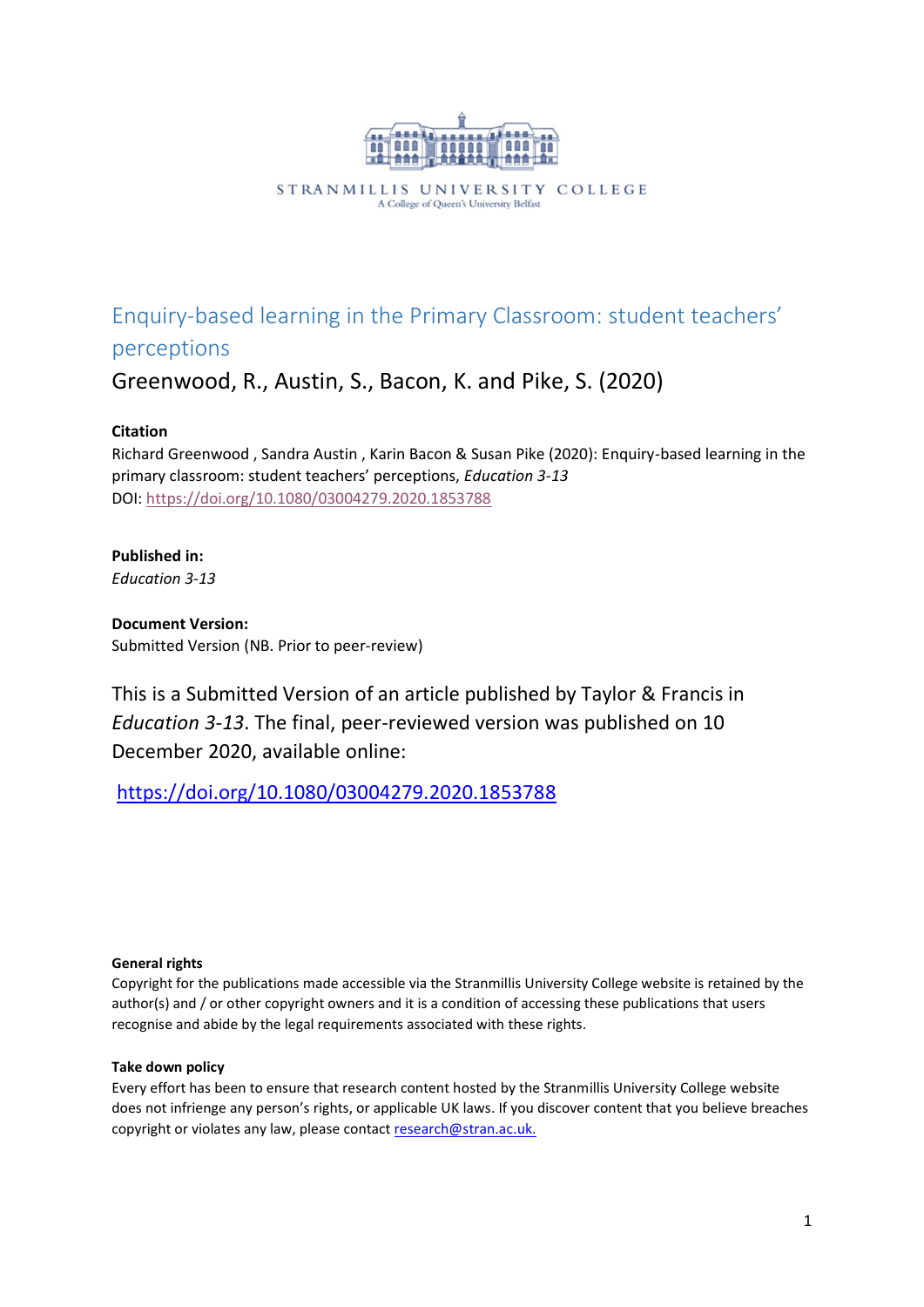Richard Greenwood<sup>a</sup>, Sandra Austin<sup>b</sup>, Karin Bacon<sup>b</sup> and Susan Pike<sup>c</sup>

aStranmillis University College, Belfast; <sup>b</sup>Marino Institute of Education, Dublin; *CDublin City University* 

# *ABSTRACT*

Enquiry-based learning (EBL) in primary schools is a constructivist approach which has a strong focus on children asking questions, working together, selecting and interpreting sources, on collecting information, and on interpreting and analysing what is found. This paper reports the results of questionnaire surveys and focus group interviews carried out with a sample of primary teacher education students at three teacher education institutions in Ireland, north and south, with the aim of uncovering the students' experiences of EBL in their own education and during their school placements so far, as well as discovering their understanding of what EBL is and their opinions about EBL as an educational approach. Results revealed that the students' recollections of EBL were mixed. During college school experience blocks the students displayed a clear understanding that it was the element of pupils being pro-active which was most indicative of EBL work. They recognise the importance of EBL at primary level. While being realistic about the challenges involving both practical implementation and time issues which EBL work produced, they appear not to have been put off from using EBL approaches in their future teaching careers.

## *KEYWORDS*

Enquiry; enquiry-based learning; teacher education

## *Introduction*

Enquiry-based learning (EBL) has a long history in the primary school in various forms. Most young children display great curiosity and interest in the world around them, constantly asking questions about what they see and hear. It could be argued that the objective of all teaching should be to develop children's ability to become independent enquirers and autonomous learners – something which will equip them with the life-long, transferable skills they need. This is especially pertinent in the context of addressing some of the critical issues of our time such as climate change and sustainability. Today's children will need to be able to think conceptually, combining creativity and analysis, and EBL work in schools can be seen as an effective way by which to achieve this (Austin, 2019). EBL is recognised as a stance that 'underlies our approach to living as learners' (Short, 2009).

The research summarised in this paper is an element of a wider, funded research project by four teacher educators in Ireland (Austin, Bacon, Greenwood and Pike, 2020) representing institutions in both the Republic of Ireland (ROI) and Northern Ireland (NI). It focused on the extent to which Initial Teacher Education (ITE) courses in our three institutions present EBL to primary teacher education students, how what we termed the 'multiplicities of enquiry' can best be incorporated into teacher education courses and at classroom level, and to what extent these multiplicities impact student teachers' understanding, confidence and practice. By multiplicities of enquiry we envisage students thinking about enquiry in three inter-related ways: as an intrinsic component of their learning as teachers; as enquiry is modelled by lecturers for students' use in the primary classroom; and as the students experience EBL when they are teaching on school placement, as well as in other ways. The hope was that the research would lead to greater understanding of how our pedagogical practices could contribute to the quality of learning experiences of our students and prepare them for a career in education.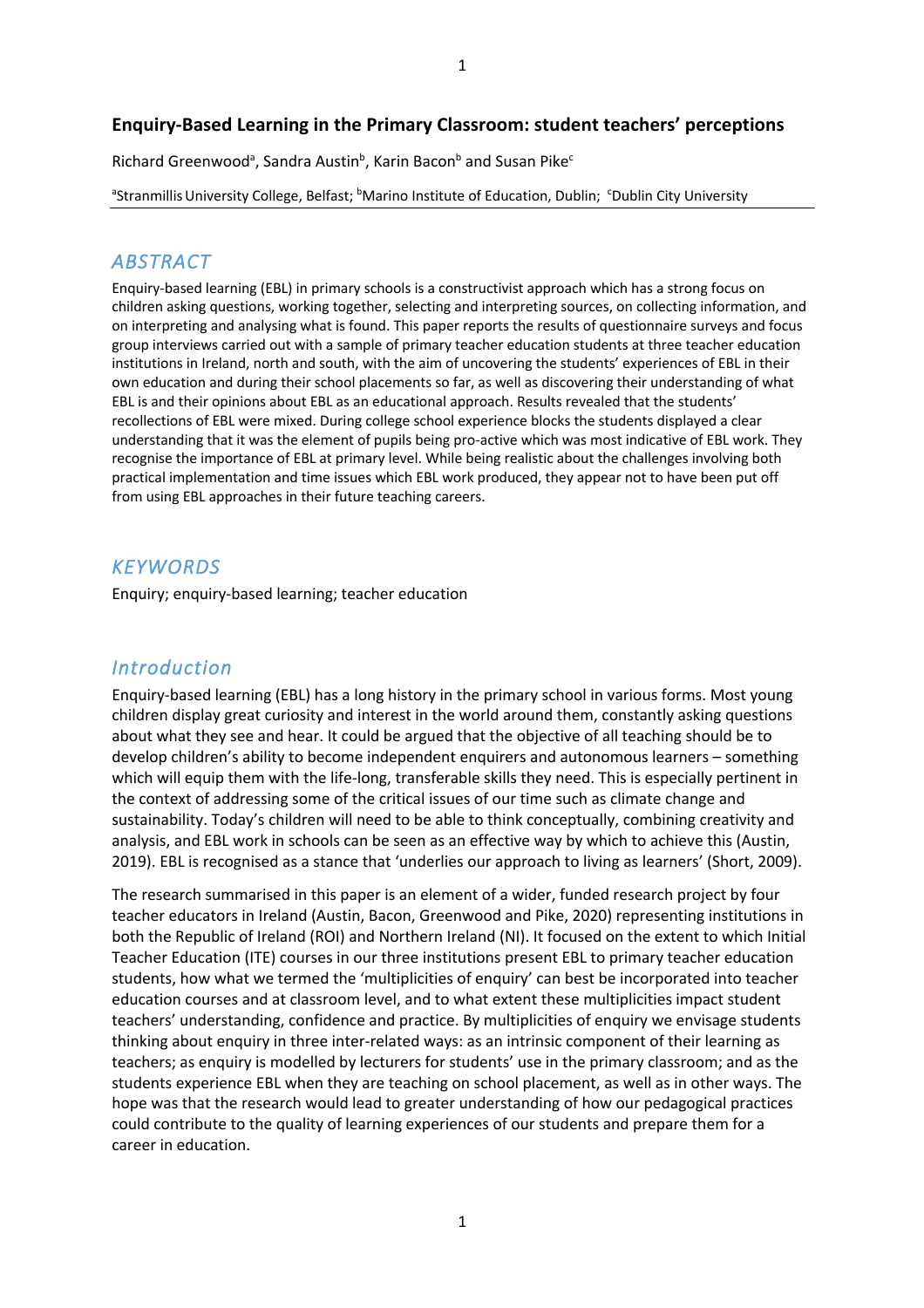This paper restricts itself to reporting the results of questionnaire surveys and focus group interviews carried out with a sample of primary teacher education students at the authors' three teacher education institutions with the aim of uncovering the students' experiences of EBL in their own education and during their school placements so far, as well as discovering their understanding of what EBL is and their opinions about EBL as an educational approach.

Although the wider research on which this paper is based encompasses the national curricula in both ROI and NI, some of the examples given are in the context of the primary school curriculum in Northern Ireland, where the lead author works. In addition, a number of the sources cited in the discussion below are from writing and research about primary geography, reflecting the particular background and interest of this paper's lead author.

## *EBL: History and Theoretical Underpinnings*

The EBL approach is firmly rooted within psychological theories of learning, notably ideas related to constructivism (Pickford, Garner and Jackson, 2013). Constructivist theories, based on the work of Vygotsky, Piaget, Bruner, Dewey and others, emphasise the role of the learner in developing strategies to build their own knowledge and understanding. Enquiry is a process of seeking for answers. Pupils learn about the world by actively making sense of it themselves, rather than simply having knowledge transmitted to them. Although he did not use the term 'enquiry' in his writings, many of the foundational ideas underpinning enquiry approaches can be attributed to the work of John Dewey (see Pike, 2013 and Pike, 2016). He argued that learning was an active rather than a passive process where children learn by doing and by interacting, and that tasks should as far as possible be challenging and be related to the pupils' real-life experiences. One of Dewey's fundamental ideas is that children and their interests should be the starting point for learning. Because of this, enquiries should be extensions of what the pupils already know, building on and making connections with prior learning. The skilful teacher ensures that this takes place, capitalising on what the children bring to their work.

*Children are never too young to start thinking about why things happen, or to offer their ideas about what might or should happen in the future*. Catling and Willy, 2018, p. 109

However, in the context of primary geography, Catling and Willy (2018) went on to state that the application of enquiry and investigation is lacking in much teaching, which tends to use limited information and secondary sources. They advocated recasting approaches to teaching to involve enquiry-based approaches more fully or entirely.

### *Definitions of EBL*

Definitions vary, but at its core EBL has a strong focus on pupils asking questions, on purposeful talk, working together, selecting and interpreting sources, on collecting information, and on interpreting and analysing what they find to come to conclusions and find answers to the question(s) asked (Grigg and Hughes, 2013; Harlen, 2014; Pike, 2016). Martin (2006, p.9) stated that geographical enquiry occurs when: *'… children are actively engaged in the creation of personal and shared meanings about the world, rather than being passive recipients of knowledge that has been created or selected by the teacher'.* Enquiry is about developing understanding, not simply finding information to answer questions. As long ago as the 1930s, the Hadow Report (1931) famously stated that: '… *the curriculum should be thought of in terms of activity and experience rather than of facts to be stored*' (p.93). Similarly, Jerome Bruner argued that: '*Education at its best is based on enquiry and is not just about turning learners into 'little living libraries'* (Bruner, 1966, p. 66). More recently, Vickery (2014) suggested that all children are born with a gift for learning, and have a natural curiosity and a drive to find things out for themselves. She stated that if this is true then the task of teachers is to recreate that sense of curiosity for their pupils in their learning. EBL is a learner-centred approach that emphasises how learning is driven by a process of enquiry owned by the student. Rather than established facts being presented, questions or problems are posed. The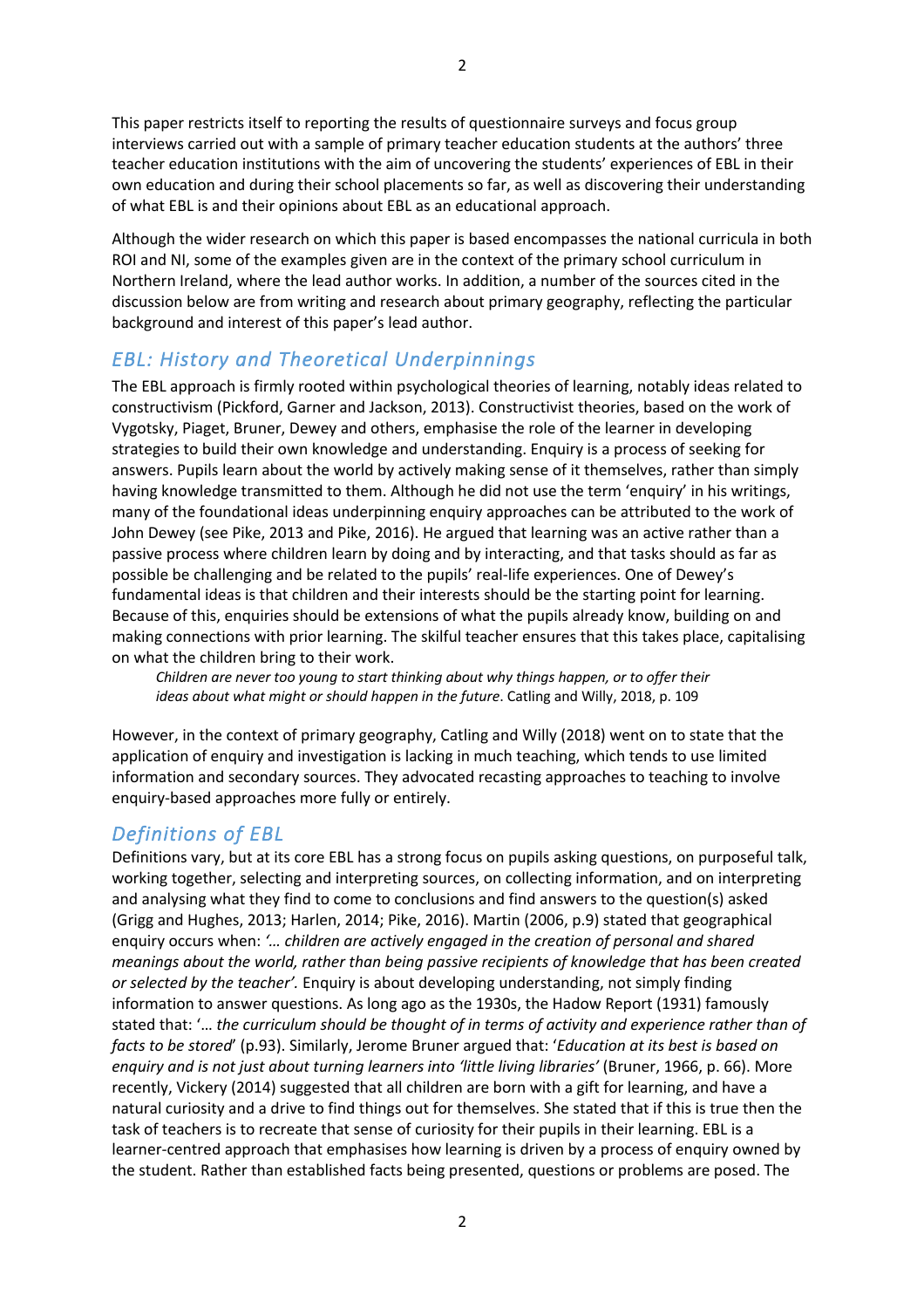most effective enquiries are those where pupils are intrinsically motivated to explore issues that they find personally relevant (Bacon and Matthews, 2014). Students who are involved in enquiry will be developing essential skills and qualities for learning. An active approach to learning is promoted, encouraging pupils to ask questions about real issues, to search for answers using a wide range of skills and information and to think critically about issues rather than accept passively the conclusions, research and opinion of others (Davidson, 2006). Scenarios for EBL are often created on the basis that they are sufficiently open-ended for there to be multiple and different responses.

*Enquiry-based learning … is not only about focussing on the relatively low-status activities of the process of knowledge acquisition… it should facilitate the development of deeper understandings, the ability to apply and analyse information, and to synthesise and evaluate. All of these more complex and advanced levels of cognitive activity are seen as key in helping the pupil to reach higher levels of achievement.* Pickford *et al*. 2013: p. 16

As well as building their understanding, when engaged in EBL work the pupils are developing their critical thinking and communication competencies, and also learning how to work both independently and collaboratively (Harlen, 2014; Short, 2009). In this way enquiry is enhanced as pupils take part as one of a community of learners, each learning from the other in social interaction. Teachers help to build a community of enquiry in the classroom in many ways: through small group work; by encouraging learners to share with each other; and by providing equal opportunities to participate in discussion (Austin, 2019; Pike, 2016). Murdoch (2015) described enquiry as something that is not just a process or methodology; rather it is a way of being.

For the purpose of this research, enquiry is understood as the ways in which curious learners actively and seriously engage with the social and physical environment in an effort to make sense of the world, and the consequent reflection on the connections between the experiences encountered and the information gathered, leading to thoughtful action (Austin *et al*. 2020). When primary school pupils engage in this type of work, their excitement and wonderment can be captured, and the learners' questions can be addressed through rigorous hands-on investigation, leading to sometimes tentative answers.

## *Types of Enquiry Approach*

Commonly, there are two different understandings of the term 'enquiry' as used in the primary classroom. Firstly, it can involve a discrete piece of work that uses enquiry skills as the pupils develop their knowledge and understanding of the content. This is often quite substantial and based on first hand data. Alternatively, enquiry can be seen as an approach to learning that expects pupils to enquire actively into questions, issues and problems. An enquiry can, but does not have to be, a big project. Within enquiry all types of activities can occur as the 'enquiry approach' can infiltrate all aspects of pupils' work. It does not have to be a full unit of work; a small enquiry can be carried out in one lesson. It might not be a first-hand investigation; it can use secondary data, including textbooks. It may take the form of a closed-ended search, by which specific answers are discovered for specific questions. Alternatively, it may take the form of an open-ended enquiry where there are no definite answers. Within such enquiries, there will be occasions where concepts are explained to pupils. It can vary in geographical scale from an international or global topic to a local matter. It can range from smaller enquiries within larger topics to work on controversial issues or environmental concerns within the local area. A good example of a local, small-scale enquiry was described by Tanner (1997), who reported on the work of a Year 5 class (ages 9-10) in Leeds. A plot of land near the school containing waste ground and dilapidated buildings was visited by the class. It was up for sale and 'ripe for development'. The children looked at maps to identify why the location might be advantageous for a developer. The enquiry question that was asked was: 'What would we as a class like to see built on the vacant land?' Designs for community facilities and play parks were drawn up. Letters were written to estate agents and the Leeds Development Agency, and great excitement ensued when formally headed reply letters were received. Similarly, Schlemper, Athreya, Czajkowski,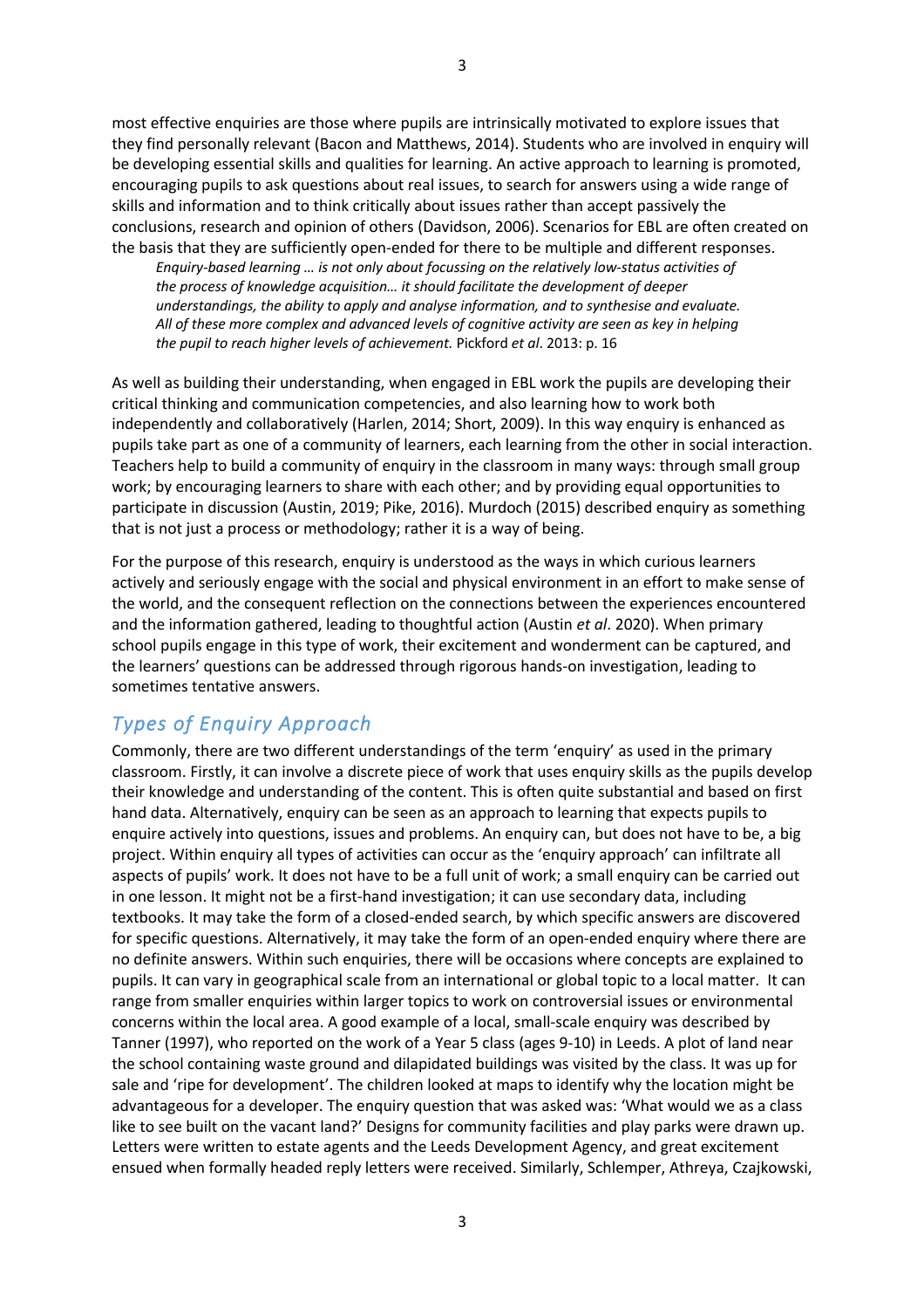Stewart and Shetty (2019) described student-led, enquiry-based geography lessons on a number of local issues including crime, housing, and youth employment opportunities, using digital mapping to identify patterns and suggest solutions. What was important is that the pupils were actively investigating, steered in this case by a real-life local issue and by an overarching enquiry question. Using an enquiry approach when teaching about local and/or topical issues can be especially effective in maximising pupil motivation and interest.

# *Benefits and Challenges of EBL*

The benefits for pupils of using enquiry approaches in the classroom are claimed to include increased interest and motivation and a feeling for pupils that they are valued and treated as being responsible. This sense of 'ownership' is based on a perception of greater involvement in an enquiry topic than in 'normal' class work (Greenwood, 2019a). In addition, EBL approaches can provide both natural differentiation and challenge. The focus is more on learning rather than teaching, and on the process, not just the product, as various skills are developed (Wolk, 2008).

Roberts (2013) set out some of the challenges for pupils and teachers of using EBL approaches in geography teaching. Firstly, she argued that pupils need to be aware of the key enquiry questions framing a unit of work and that as far as possible they need to have the opportunity to examine source material rather than someone else's thinking. In doing so, they are encouraged to develop a critical approach to the value of any material used. Secondly, she suggested that EBL makes demands on teachers' subject knowledge and their pedagogical knowledge. Strong subject knowledge allows teachers to identify key questions, structure enquiry work in order to help pupils develop an understanding of key concepts, evaluate a variety of sources, suggest additional ideas, and answer pupils' questions and assess their work. Roberts (2003) suggested that one significant way in which enquiry work can vary is the extent to which teachers or students control the learning. She adapted a framework devised by Barnes *et al*. (1987) (Roberts, 2009) containing the categories 'Closed', 'Framed' and 'Negotiated', indicating the degree of teacher or pupil control in an enquiry (Fig. 1). She encouraged teachers to create a 'need to know', to allow the pupils to gather data as evidence, to make sense of the information for themselves and to reflect on their learning by asking critical questions about the topic and about how the enquiry was conducted. At the Closed end of the framework the questions to be asked, resources used, skills to be developed and conclusions to be reached are controlled by the teacher. Roberts wondered if this style of teaching could properly be called an 'enquiry' at all since the students would be 'passengers on some sort of enquiry journey' (Roberts, 2003, p. 34). In the Framed category, the teacher controls the overall framework but there is much more scope for the pupils to ask some of their own questions and reach their own conclusions. In the Negotiated section, control is largely handed over to the pupils. The teacher plays much more of a supporting role and the pupils have more opportunity to develop the complete range of enquiry skills. It is likely that most primary school teachers would see this as a step too far for their relatively young pupils and might attempt to develop their class's independence by carrying out enquiry work in the compromise 'Framed' fashion. Roberts suggested that one of the values of this kind of framework is in making teachers more reflective about the professional judgements that they make in planning enquiry work.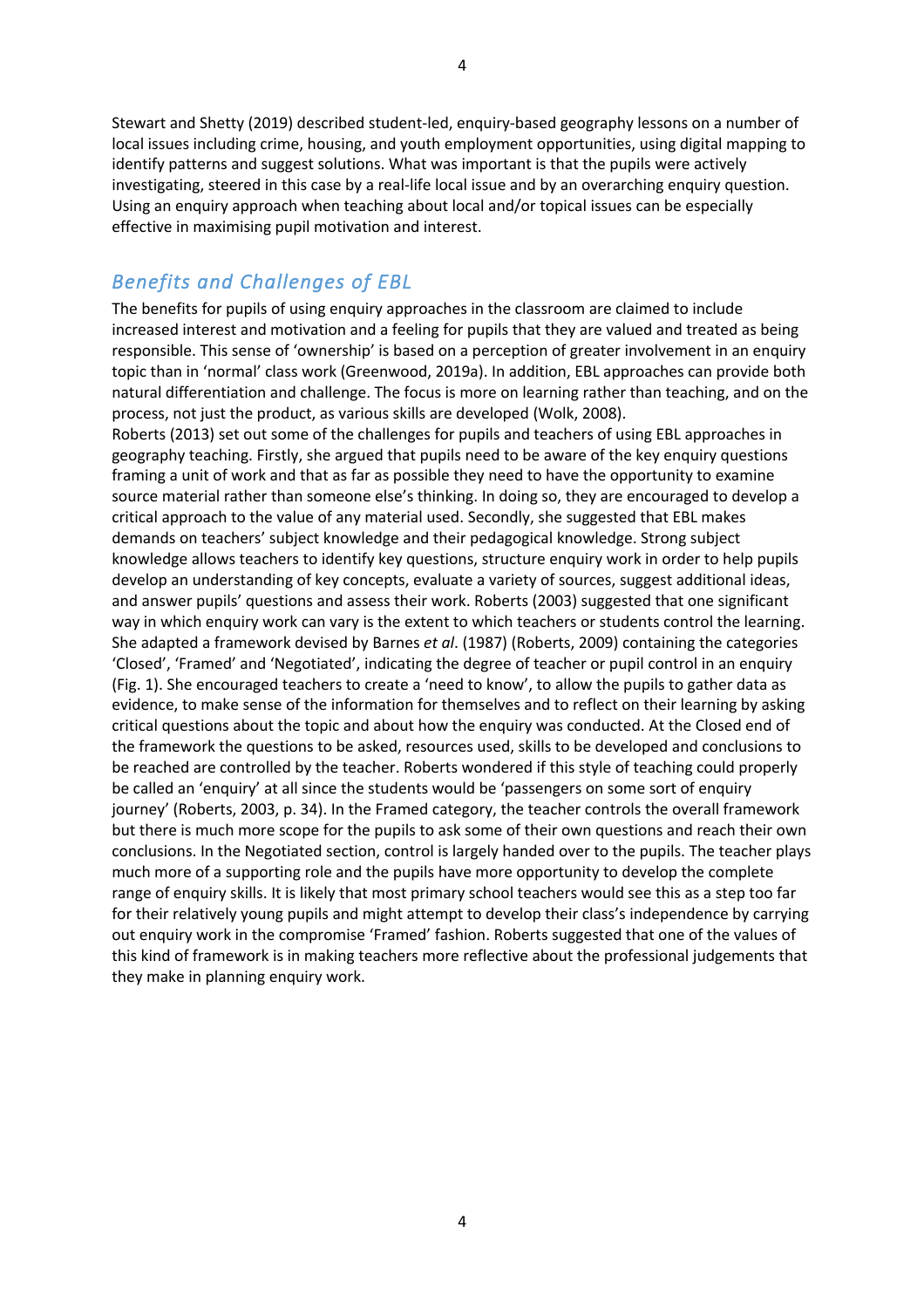| <b>ASPECT OF</b><br><b>ENQUIRY</b>    | <b>CATEGORY OF ENQUIRY</b>                                                                                                     |                                                                                                                                                         |                                                                                                                                                                      |
|---------------------------------------|--------------------------------------------------------------------------------------------------------------------------------|---------------------------------------------------------------------------------------------------------------------------------------------------------|----------------------------------------------------------------------------------------------------------------------------------------------------------------------|
|                                       | <b>CLOSED</b>                                                                                                                  | <b>FRAMED</b>                                                                                                                                           | <b>NEGOTIATED</b>                                                                                                                                                    |
| <b>CONTENT</b>                        | Focus of enquiry chosen by<br>teacher.                                                                                         | Focus of enquiry chosen by pupils<br>within theme. (E.g. topic is<br>'Volcanoes' but pupils chose which<br>ones to study.)                              | Pupils choose focus of enquiry.                                                                                                                                      |
| <b>QUESTIONS</b>                      | Enquiry questions and sub-<br>questions chosen by teacher.                                                                     | Teacher devises activities to<br>encourage pupils to identify<br>questions or sub-questions.                                                            | Pupils devise questions and plan<br>how to investigate them.                                                                                                         |
| <b>DATA</b>                           | All data chosen by teacher;<br>data presented as<br>authoritative evidence.                                                    | Teacher provides variety of<br>resources from which pupils select<br>data using explicit criteria. Pupils<br>encouraged to question data.               | Pupils search for sources of data<br>and select relevant data. Pupils are<br>encouraged to be critical of data.                                                      |
| <b>MAKING SENSE</b><br><b>OF DATA</b> | Activities devised by teacher<br>to achieve pre-determined<br>objectives. Pupils follow<br>instructions.                       | Pupils introduced to different<br>techniques and learn to use them<br>effectively.                                                                      | Pupils choose their own methods<br>of interpretation and analysis and<br>presentation. Pupils reach their<br>own conclusions and make their<br>own judgements.       |
| <b>SUMMARY</b>                        | The teacher controls the<br>construction of knowledge by<br>making all decisions about<br>data, activities and<br>conclusions. | Teacher inducts pupils into the<br>ways in which knowledge is<br>constructed. Pupils are made<br>aware of choices and are<br>encouraged to be critical. | Pupils are enabled, with teacher<br>guidance, to investigate questions<br>of interest to themselves and to<br>be able to evaluate their<br>investigation critically. |
| Largely teacher-controlled            |                                                                                                                                |                                                                                                                                                         | Largely pupil-controlled                                                                                                                                             |

# *Teacher and Pupil Roles in EBL*

Enquiry-based learning, while being one of the most effective and beneficial forms of learning, is also one of the most complex and demanding types of work for teachers to engage in (Kidman and Casinader, 2017). When using an enquiry approach, the teacher's role needs to change in order to maximise pupil development and allow progression, moving the focus from the teacher to the child (Dolan, 2020; Catling, 2003). Catling described how teachers can, firstly, *enable* enquiry by using children's innate curiosity whereby they develop a sense of focus for ordering their enquiries as they are encouraged to ask their own questions. Secondly, teachers can *enhance* the enquiry by allowing an increased level of pupil responsibility to question and investigate. Finally, the teacher can *empower* the enquiry; the children are encouraged to take direct responsibility for identifying, using and evaluating their own enquiry questions and investigations while the teacher continues to act as facilitator. As an example of 'empowering', in the context of developing pupils' abilities to use Geographical Information Systems (GIS) data, Pike (2020a) suggested that the next step for more participatory geographical learning would be to develop opportunities for children to make informed decisions and communicate their perspectives to relevant stakeholders such as local planners and councillors.

Largely teacher-controlled

One of the main aims of EBL work is to develop the pupils' independence and resilience. Green *et al*. (2013) provided an example of an enquiry approach used with an upper primary class in a small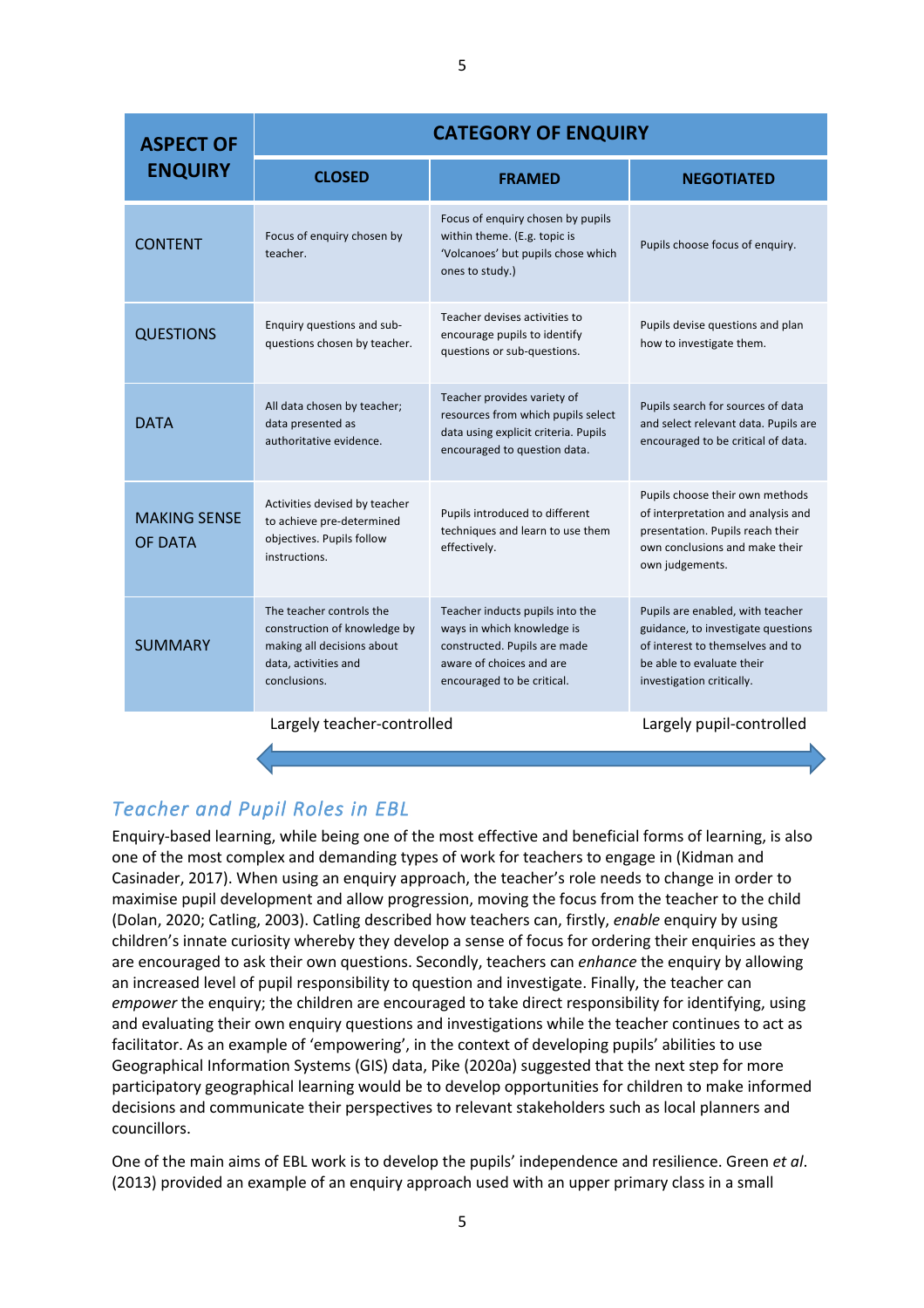school in Ireland. The pupils reported how, in their local area enquiry, they were given time and space to lead much of the work themselves, making decisions about how to progress the work, how to collect the data they needed, and how to write up the findings and present them to parents. One conclusion from the pupils was: '*We remember a lot of what we did … because we had time to work things out: it made more of an impression on us*' (p.29).

The term 'pupil voice' embraces strategies that offer pupils a role in decision-making within their class work (Greenwood, 2019b). KWL grids are an example of this in action, and can be especially useful at the start of a class enquiry. The pupils are asked to record what they already know (K) about a topic and what they want (W) to know about it. At the end of the topic they can discuss what they have learned (L). In this way an enquiry mind-set within an 'enquiry classroom' can be developed as a 'safe' place as well as a stimulating one where questions are not just welcomed but valued. Greenwood (2019b) described some of the benefits of this kind of approach, as discussed by teachers, teacher education students and primary school pupils. He found that pupils' ability to generate questions improved, and their sense of enjoyment and of being valued developed as their involvement, engagement, motivation and 'ownership' of the topic or enquiry being studied increased. An added bonus reported was enhanced teacher-pupil relationships. However not all teachers share this optimistic viewpoint and some fear handing over control to their students (Greenwood, 2019b; Waldron, et al., 2009). In addition, pupils may also see the use of KWL charts as tokenistic if their use is not embedded throughout the enquiry process. Alexander (2010) reported that some teachers see 'pupil voice' approaches as yet another erosion of their authority in the classroom, but he countered this attitude by stating: '*Suggesting that children should have a voice does not negate the importance of the teacher voice*' (p.154).

# *Group Work and End Products in EBL Work*

EBL has long been seen as a perfect vehicle for group work, with its benefits of collaborative discussion, task-focussed talk, sharing knowledge, understanding and ideas and group problemsolving (Hoodless *et al*., 2009). In the Northern Ireland Curriculum, 'Thinking Skills and Personal Capabilities' (TSPCs) are a core, statutory element of the curriculum. Along with 'Being Creative' and 'Thinking Problem-Solving and Decision-Making', one of the TSPCs is 'Working with Others' which stresses being collaborative, listening actively and respecting the views and opinions of others – all vital elements of group enquiry work. Successful work of this kind requires careful planning and preparation in terms of deciding how groups and resources are organised as well as clear instructions and guidance about roles within the groups.

Enquiry is not simply about finding information to answer questions; it is about developing understanding. In order to do this students need to do something with the information they have gathered. They should be involved in examining the data they have found, attempting to relate it to what they already know. This being so, decisions need to be taken about what to do at the end of an enquiry activity or unit. Suggestions include: a group presentation with pictures or posters or the use of ICT presentation programs; a 'hot seating' or 'ask an expert' activity, where group members are quizzed by the rest of the class; the creation of a 'museum' of historical artefacts; writing newspaper reports or the filming of a pretend TV news report, perhaps using a green screen background app; recording a podcast, perhaps with 'vox pop' interviews; role plays or 'freeze-frame' presentations; the creation of a publicity leaflet; or a class debate.

## *EBL in the NI and ROI Curricula*

The Northern Ireland Curriculum document does not make explicit mention of 'enquiry' methods; however phrases describing how pupils should be enabled to explore and investigate are used. In the Area of Learning that includes geography, history and science and technology – 'The World Around Us' (WAU) – teachers are encouraged to build on children's previous experiences of the world in which they live, including '…*asking questions about why things happen'* (CCEA, 2007, p. 85).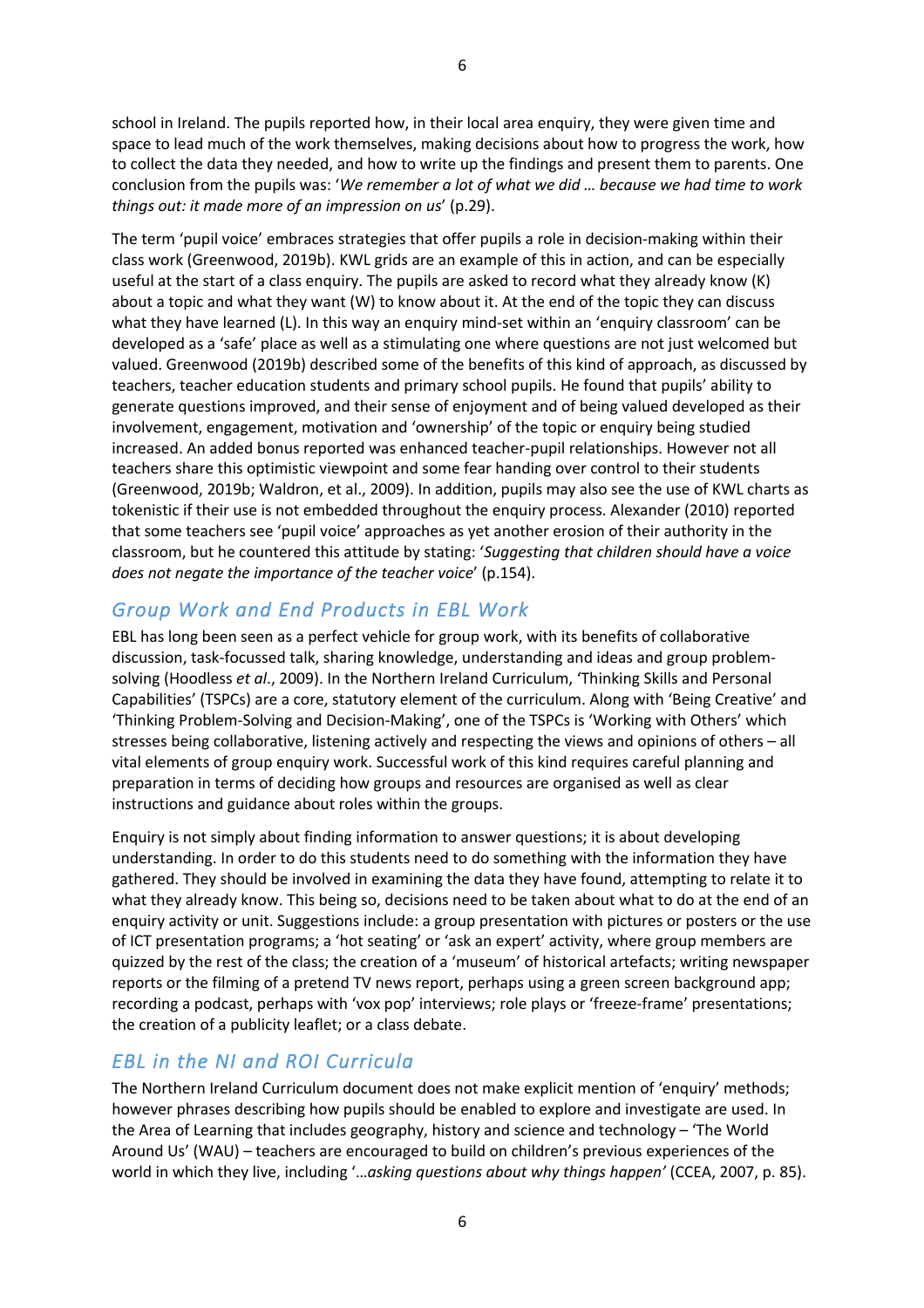A report by the Schools Inspectorate in Northern Ireland (ETI, 2014) into the implementation of the WAU in primary schools emphasised the importance of enquiry-based learning. The inspectors reported that in 'Very Good' or 'Outstanding' lessons the teachers '…*facilitate the children in learning which is enquiry-based, active and flexible*' (p.18). They went on to state that: *'Children in these lessons are… asking pertinent questions and trying to find out for themselves'* (p. 19*)*. In contrast, they found that learning and teaching were less effective when there is a lack of genuine enquiry and the lesson contains low-level, predictable activities. They recommended that schools should make WAU, particularly the science and technology strand, more investigative and enquirybased and emphasise its place in everyday life. Research in schools in the Republic of Ireland (Pike, 2016) has highlighted the overwhelmingly positive responses to EBL in classrooms. The ROI National Council for Curriculum Assessment (NCCA) emphasises the importance of an enquiry approach to learning, recognising that a child's sense of wonder and natural curiosity is a primary motivator for learning, and also emphasising that the child should be an active agent in his or her learning (NCCA, 1999). The current research was designed to gather the opinions of teacher education students from both jurisdictions.

# *Methods*

For the purposes of this paper, the results from two research methods will be analysed: student surveys and student group interviews.

Firstly, a convenience sample of students completed brief initial survey questionnaires relating to their views and experiences of EBL. These questionnaires were devised collaboratively by the research group and delivered to students in a selection of Primary ITE modules in the three participating institutions: Marino Institute of Education (MIE) and Dublin City University (DCU (both located in Dublin), and Stranmillis University College (SUC), located in Belfast. The questionnaires contained a mixture of closed, mostly Likert Scale type questions, along with some open questions. In total 127 survey responses were received. All responses were anonymised and quantitative analysis was carried out using SPSS.

Secondly, three semi-structured group interviews were conducted in person with volunteer student participants in each of the three institutional settings. Groups ranged in size from 4-7 participants, and interviews were generally about 60 minutes in duration. In each case interviews were carried out by members of the research team who were not involved in teaching at those institutions. Audio recordings were made and transcribed prior to coding and analysis. The constant comparative method was used for data analysis of the group interviews (Marshall and Rossman, 2010). Transcripts were initially read independently and coded by each member of the research team. Collectively, the researchers then met to identify dominant and recurrent themes, and these were combined to constitute categories of meaning and then re-evaluated. Findings are presented in line with conceptual themes from the literature review and data collection instruments.

The research design was approved by the Research Ethics Committees at all three of the participating institutions. All of the students who participated in the research gave informed consent prior to taking part in the surveys or group interviews, retaining the right to withdraw from the study at any time. All data was anonymised and stored in secure files.

## *Results*

### **Student Surveys**

In total 127 primary teacher education students in three Colleges of Education in Northern Ireland (NI) and the Republic of Ireland (ROI) were surveyed for their views and experiences of EBL. All of the students were in Year 2 (76 students, 60%) or Year 3 (51 students, 40%) of their programmes. Most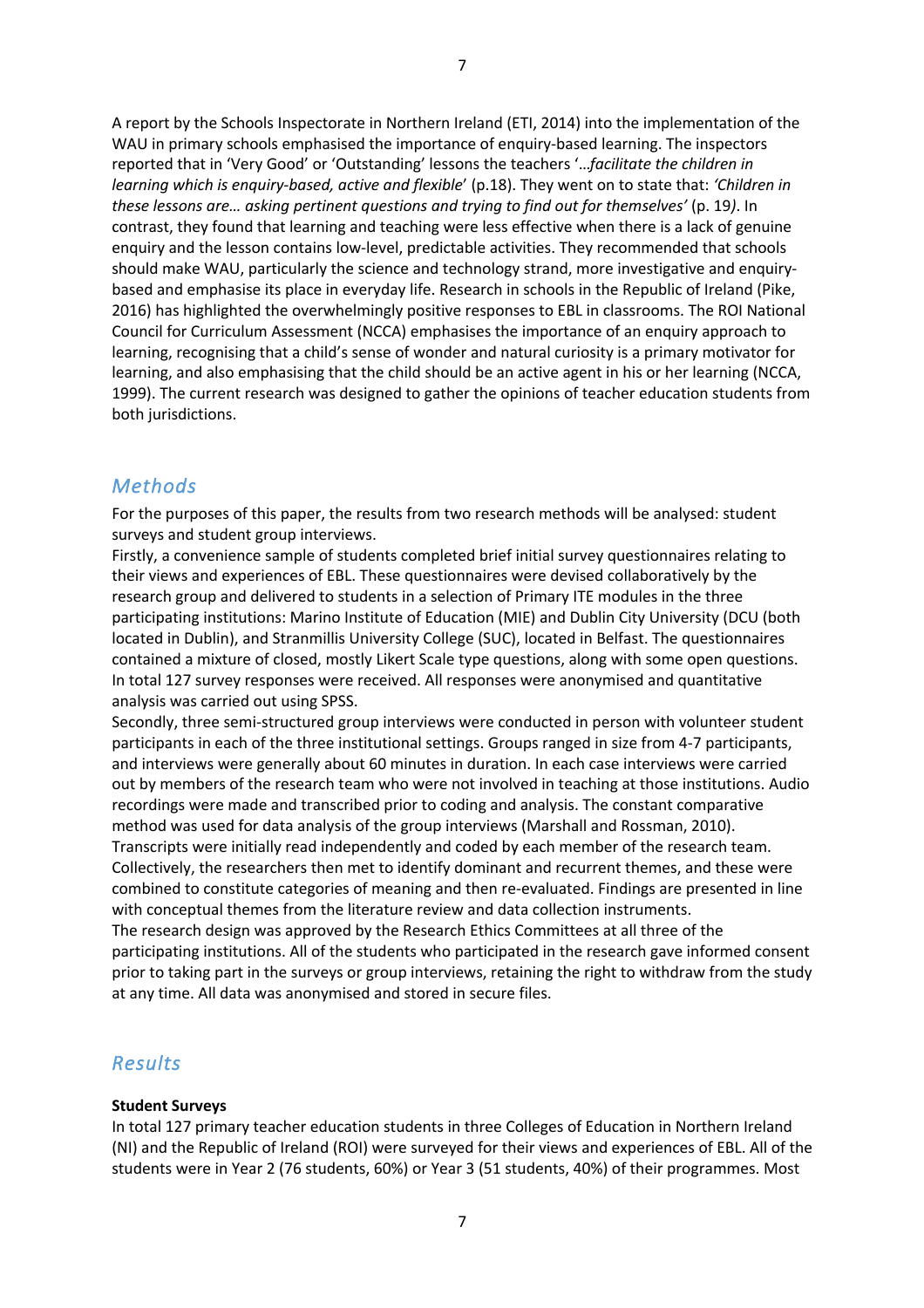of the students (94, or 74%) were studying in the ROI, with 33 students (26%) studying in NI, reflecting the balance of research partners in the project. Just over 18% of the students were male and just under 82% were female, broadly reflecting the gender balance at the three institutions. In all of the responses to the questions discussed below, none of the variations in answers given reached statistical significance when analysed according to gender, location in ROI / NI or Year of study.

### *a. Experience of EBL in School*

The students were asked to indicate at what stage in their education they first learned what EBL was. For most students (86.6%), EBL was first identified as such during their college course. There are two possible explanations for this: either they did not encounter EBL in primary or secondary school, or the EBL they did encounter was not explicitly identified as such until they learned about it in their ITE programme.

### *b. Experience of EBL on School Placement*

When asked to consider EBL in the context of their school placements, many of the students were able to give examples of activities involving EBL which they had either taught or observed. In this context they used words such as pupil 'research', 'investigations' and 'discovery', understanding that it was the element of pupils being pro-active which was most indicative of EBL work. The examples they gave were from science-, history- or geography-based classes, as well as from work within a range of other subjects. They included: exploring electricity through enquiry; children creating and implementing a school survey; an enquiry about environmental change; using enquiry activities in maths to learn about weight; exploring the life of Henry Ford; and an enquiry into local landfill and recycling. Most were very positive about the impact of EBL on pupil learning: 91.2% of the students thought that it helped children to understand concepts. 96% strongly agreed or agreed that EBL was a good way to learn science, and the equivalent figure for learning geography was 93.6%. The figure was lower for history, but even here over three quarters of students (76.6%) thought EBL was a good way of approaching the subject.

#### *c. EBL – Benefits and Challenges*

Many of the students did recognise that EBL can be challenging. Just over a quarter (26.6%) agreed or strongly agreed that EBL is difficult to implement in the classroom, although 34.1% disagreed or strongly disagreed with this statement. However, for most students, the value of EBL outweighed the challenge - only 13% of students agreed or strongly agreed that EBL takes too much time to do in classrooms, with 53.7% disagreeing or strongly disagreeing with this statement.

#### **Focus Group Interviews**

Three focus group interviews were carried out, one in each of the three ITE institutions. This paper reports on the discussions in relation to the following issues: the students' understanding of the definition and characteristics of EBL; reflection on their own experiences of EBL in primary and secondary schools; their experiences while observing and teaching using EBL on school placement; and their ideas about the benefits and challenges posed by EBL for both teachers and pupils.

#### *a. Definitions and Characteristics of EBL*

There was a high degree of commonality in the three groups' understandings of how EBL can be defined. Frequently used words and phrases were 'discovery', 'children asking questions' and children's 'choice', 'control' or 'decisions'. In addition, individuals mentioned that while teachers would most likely choose the overall topic to be studied and pose the main problem or question, children were encouraged to 'figure things out for themselves'. Others noted the ideas of 'following children's interests', 'curiosity' and 'child-led /child-centred work'. One student simply said 'having an enquiring attitude'. The importance of 'group work' and 'children learning from each other' was emphasised, as were 'active learning', 'pupil participation', 'hands-on learning', 'engagement' and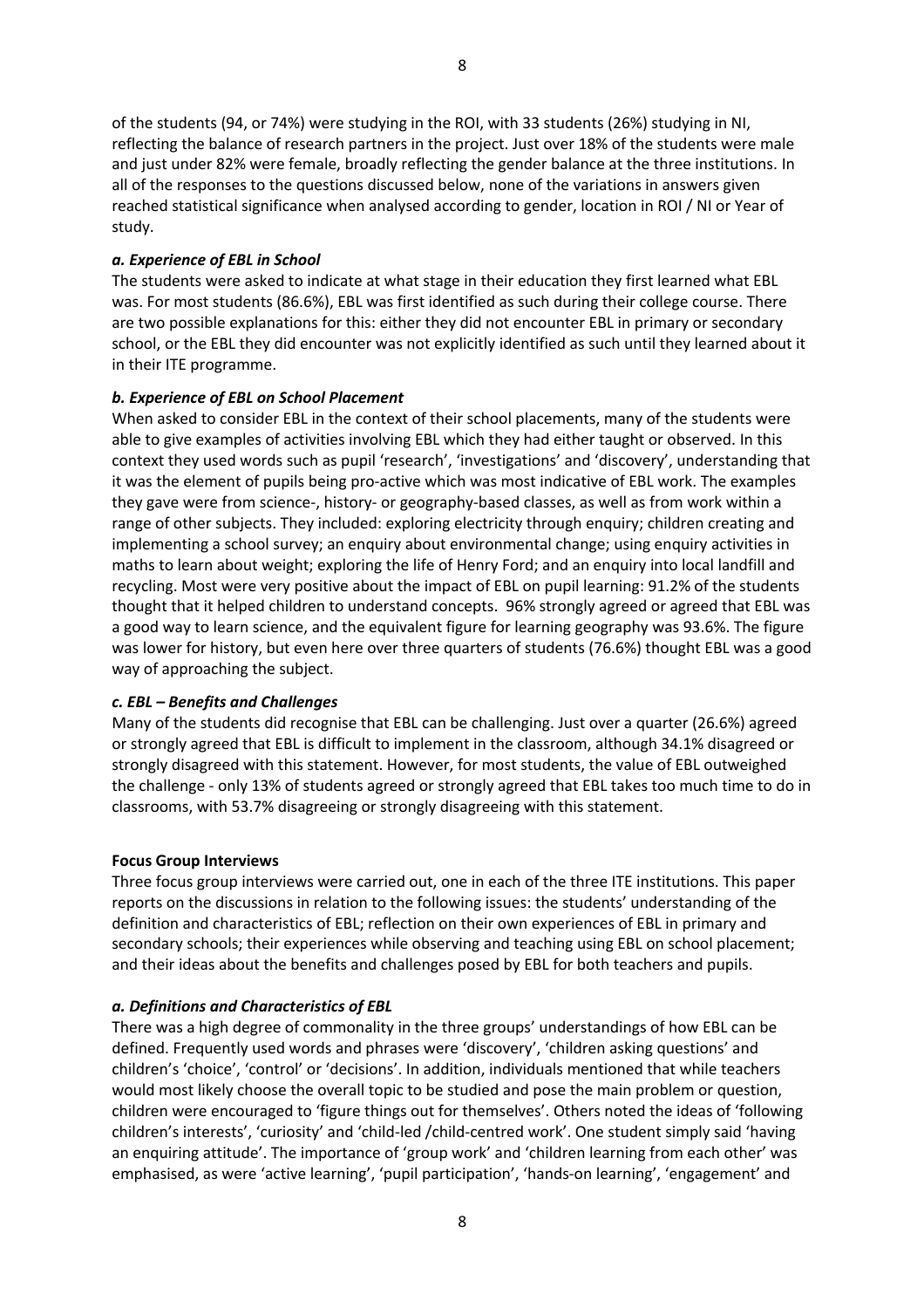'problem-solving'. The students in one of the focus groups were unsure about the distinction between active learning and enquiry-based learning:

*Asking questions, is that enough to categorise it as enquiry or … is that just active learning*? (Student, MIE)

Two of the groups specifically noted how activating children's prior knowledge in class discussions and questioning could stimulate pupil enquiries, and one group described the effectiveness of using KWL grids (Greenwood, 2019b) as part of this kind of exercise. Two of the groups discussed the importance of devising activities where children presented their findings to the rest of the class – 'a showcase element'.

#### *b. Students' Primary and Secondary School Experience of EBL*

Various examples were listed of learning that the students participated in when they were in primary school but would now, in hindsight, describe as EBL. Examples cited were: a country project looking at a country of their choice and including their own ideas about content; group experiments and investigations such as growing sunflowers or cress or making lighthouses including electrical circuits, or water evaporation experiments; nature walks where leaves and fruit were collected and identified; and individuals' family tree or family history projects. Discussing this last example, one student explained:

*You were encouraged to enquire about your own history. You know, where you'd be looking for primary and secondary resources and then present on the project*. (Student, MIE)

#### One of the students described what she called a '*personally motivated project'*:

*I remember, I think it was maybe fourth class, we did a personally motivated project. So everyone in the class was given a week, and in that week you were allowed do a project on anything. I remember it was at Halloween and I did mine on witches*. (Student, MIE)

Another MIE student had strong, positive memories of this kind of 'free choice' project which she carried out in primary school:

*I remember us getting to do our own projects and I still remember it - I did mine on 'Manatees'! I don't know why. And I remember my dad got me a little jewellery box, with a manatee on it … I still have it because I must have gone manatee crazy!* (MIE)

One student made a general point about this kind of enquiry:

*I felt that's where the freedom of enquiry was in primary school - when you were just sent to do a project and then you worked in a group, and then you went and researched it.* (Student, DCU)

#### A student from another group thought that:

*You were motivated by that … internally, because it was your own work and you were going to present on it you took ownership of it so you had a bit more pride in that work than maybe say your copybook that no one was going to look at or your homework*. (Student, MIE)

Another student remembered one teacher's flexible attitude to a question which she, the student, had asked:

*In fifth or sixth class we did a topic about water and I asked the question: 'if I left the water beside the window would it evaporate?' and I remember my teacher saying, 'Okay, well go get a dish and fill it up with water'. That was I think a personal form of … an enquiry based question and she said 'Okay, we'll figure it out'*. (Student, MIE)

However two students in the NI group said that they had experienced not much or no work which they would now describe as EBL when in primary school. Many of the students recalled examples of EBL-type work in their secondary education. For example, geography fieldwork involving some element of enquiry was mentioned, but it was often highly structured by the teacher. Similarly, history projects were remembered in which the choice of topic was allowed but the structure was set by the teacher. Two students wondered if this kind of work was enquiry at all:

*We were told what to do …. I don't know if that counts as enquiry*. (Student, DCU)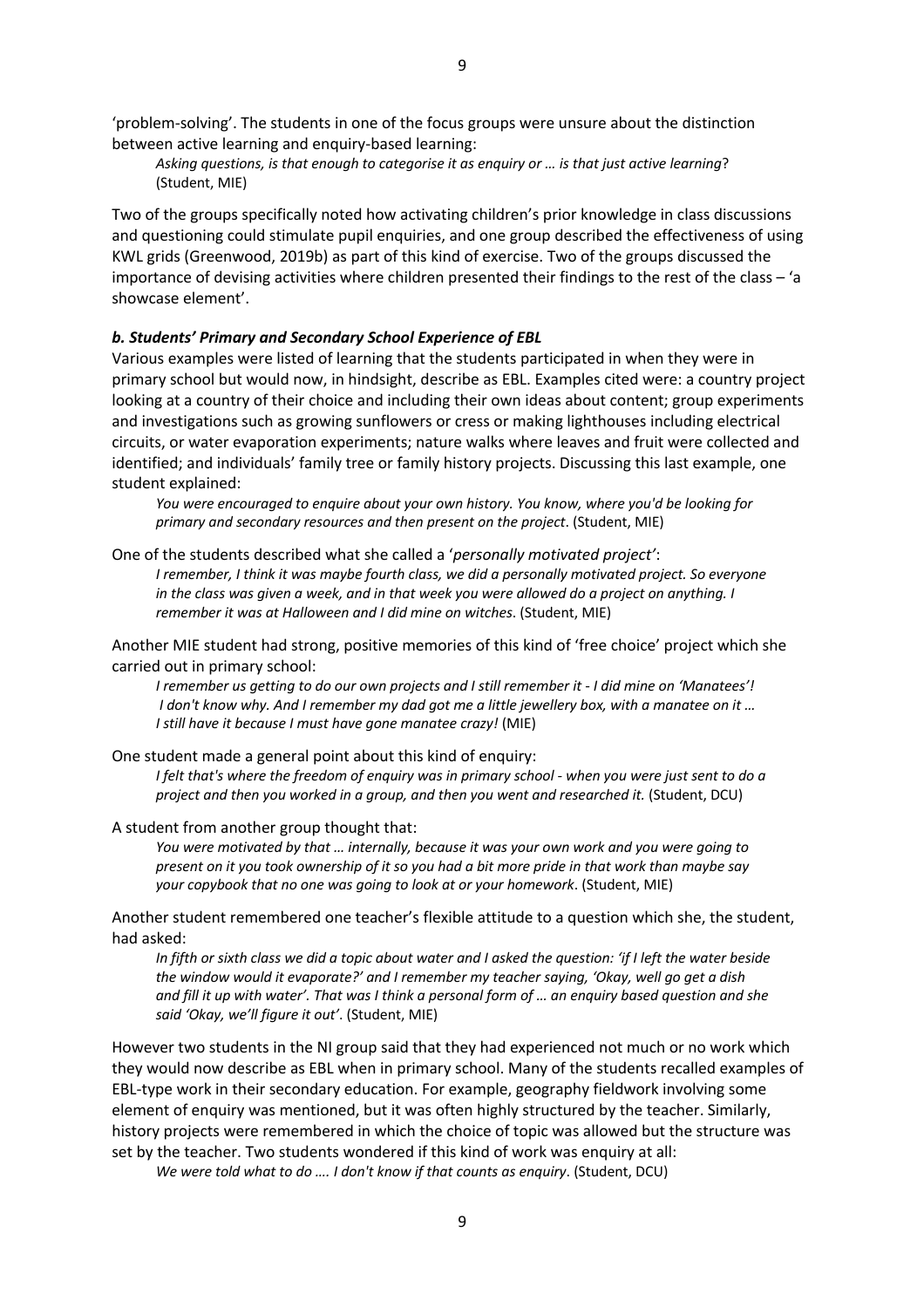*We were given notes and we were told and that was it*. (Student, DCU)

Another student remembered that the members of her A-Level French class had each to choose a region of France to research and report on, and she recalled how her teacher commented that the element of choice had created greater pupil engagement with the work produced than she had previously recalled when this choice was not allowed. Some choice of options within a course was noted by one student, but this was rare in most students' experience. Two students in one of the focus groups said that they had never had any choice about anything in secondary school. The others agreed that there had been a big focus on examination results and associated learning off of material for those exams, and that there had been less practical work than in primary school:

*In secondary school there's a big focus on getting exam results and the teacher has deadlines, so maybe EBL takes a back seat … [there's] more focus on passing exams*. (Student, SUC)

#### *c. Experience of Observing and Using EBL on School Placement*

Students were asked to reflect on EBL that they observed being used by the class teacher, or others within the school, and in their own planning and teaching. Generally the students had positive recollections about when EBL was used, which was mostly at senior primary level. A number of examples of observing EBL approaches during school placements were cited, for example: independent LEGO programming; Young Scientists activities; history research using iPads; individual and group research/ enquiry during World Around Us topics on World War 2 and while studying volcanoes; and report writing in English. The students also seemed to recognise the greater ownership the children had in these lessons. For example:

To get them started they were following instructions, but then there were other times when they had to use their own ideas. (Student, DCU)

And:

It was really child-led. Teachers didn't get involved at all really… They [the pupils] were so engrossed in the work. (Student, DCU)

Some students in the NI focus group reported less frequent observations of the use of EBL approaches in upper primary than in lower primary, surmising that the Transfer Test in their last year of primary school produced time pressures for upper primary teachers, and EBL approaches are perceived as taking more time. In contrast one of the others in the group had noted the opposite, reporting that teachers with whom she had spoken said that EBL work and providing choice in activities and investigations were too advanced for younger children. However, forms of investigation and enquiry during structured play in lower primary classes were highlighted. The students also listed examples of when they themselves had taught using EBL approaches. These included: using a KWL grid at the start of a new topic, asking for predictions; a P1 topic on 'Water' with lots of experiments and predictions; an experiment on observing melting ice during a topic on 'The Titanic'; a country project; and using different historical sources and artefacts during a history topic. One student said:

*…. the more I think about this ….. I realise how much you do enquiry, because whenever I went in to do those lessons about water …. like the music activity or filtering the water … I didn't go into them thinking this is enquiry-based learning.* (Student, SUC)

#### Another added:

*It's easy to integrate EBL without knowing you're doing it.* (Student, SUC).

#### *d. Benefits of EBL for Teachers*

Two of the focus groups specifically mentioned that teachers should find using EBL approaches an enjoyable way to teach. The teacher's role has to change and the teacher should appreciate being a facilitator, 'letting go' a little, going with pupil interests and providing choice:

*I think the role of the teacher changes as well in enquiry based learning. The teacher is more like a facilitator rather than standing at the front of the classroom. I think children enjoy that and a*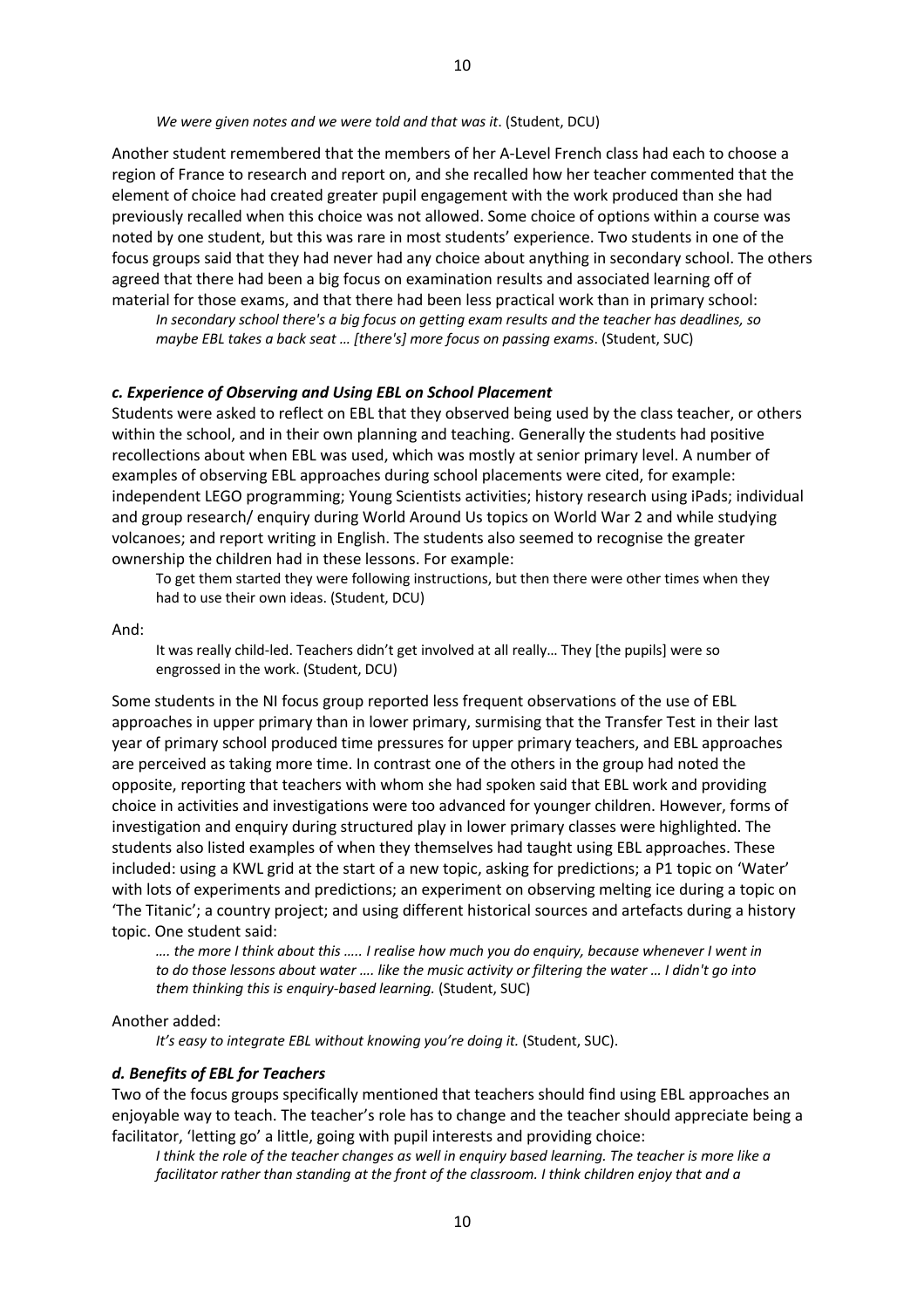*teacher may be involved in joining with one of the groups so it's more fun for the teacher as well.* (Student, SUC)

One student thought that teachers would get more from the pupils when using EBL, especially when the work is done outdoors:

*I also think you'll get a lot more out of the children when you do enquiry and especially if you take them outside of the classroom - they become totally different and they don't see you as being that strict teacher - you're part of the group and they open up and they're not afraid to get it wrong so they're more likely to contribute….* (Student, SUC)

Another student in the group agreed, saying that the teachers in the school thought she was 'crazy' for planning to take her class outside for an outdoor enquiry when a College tutor was due to observe her lesson. She found that the pupils behaved really well because they were excited about doing something which was different and interesting.

#### **e. Challenges of EBL for Teachers**

In all three of the focus groups the issue of time was noted as a challenge raised by using EBL approaches in the classroom:

… *there's a lot of skills they're learning but I think that sometimes teachers think 'Oh that's going to take all day' … even though they can split it all up over the week*… (Student, SUC)

*I don't think it's possible to do just enquiry-based all the time … there is a balance between enquiry and then …. teaching them what they have to do*. (Student, MIE)

*I did 'Soil' on my last placement, with 3rd Class, and I would have loved to have got them going out and collecting their own soil samples and everything, but you just don't have time to do that, with the hour slot that you have for geography.* (DCU)

Students in two of the focus groups made contradictory comments about the issue of time for EBL approaches when on school placement. One student from DCU complained that:

*… it's not your school, it's not your class, you can't ask for too much and you can't ask for too much time either. Whereas if you had a class for the whole year you could devote a bit more time to it, because it's worth it.* (Student, DCU)

In contrast, one of the Stranmillis students explained how she had used lots of enquiry and experiments in a P5 topic on Water. She said:

*I had more time and less pressure than the teacher.* (Student, SUC)

Rather than illustrating ROI/NI differences in approach, this kind of discrepancy may be because of differing student perceptions or varieties in school or teacher attitudes.

In addition, issues of resources, facilities and logistical challenges were noted:

… *there's a lot of prep and a lot of resourcing … bringing stuff in. There's so much learning goes on with enquiry-based [learning] but there are challenges there, logistical challenges for teachers. It's brilliant when it works. But it requires time, preparation and money to really facilitate a good EBL lesson*. (MIE)

Difficulties of classroom management were also identified as potential problems, especially where class sizes are large. In addition, all three groups mentioned challenges associated with assessment – both with devising effective assessment of EBL work and, when the activities have been active and hands-on rather than paper-based, with having evidence that work has been done to show, for example, to other staff, parents or inspectors:

*I find a challenge is with the assessment* [of EBL work] *- to assess what they actually know. If you want to do it enquiry-based, you might say 'Ok we're finished learning about The Famine', but what can they actually tell you about The Famine*? (Student DCU)

*I suppose teachers need results and … I think for enquiry-based [learning] it's hard to have something to show for it. (Student, MIE)*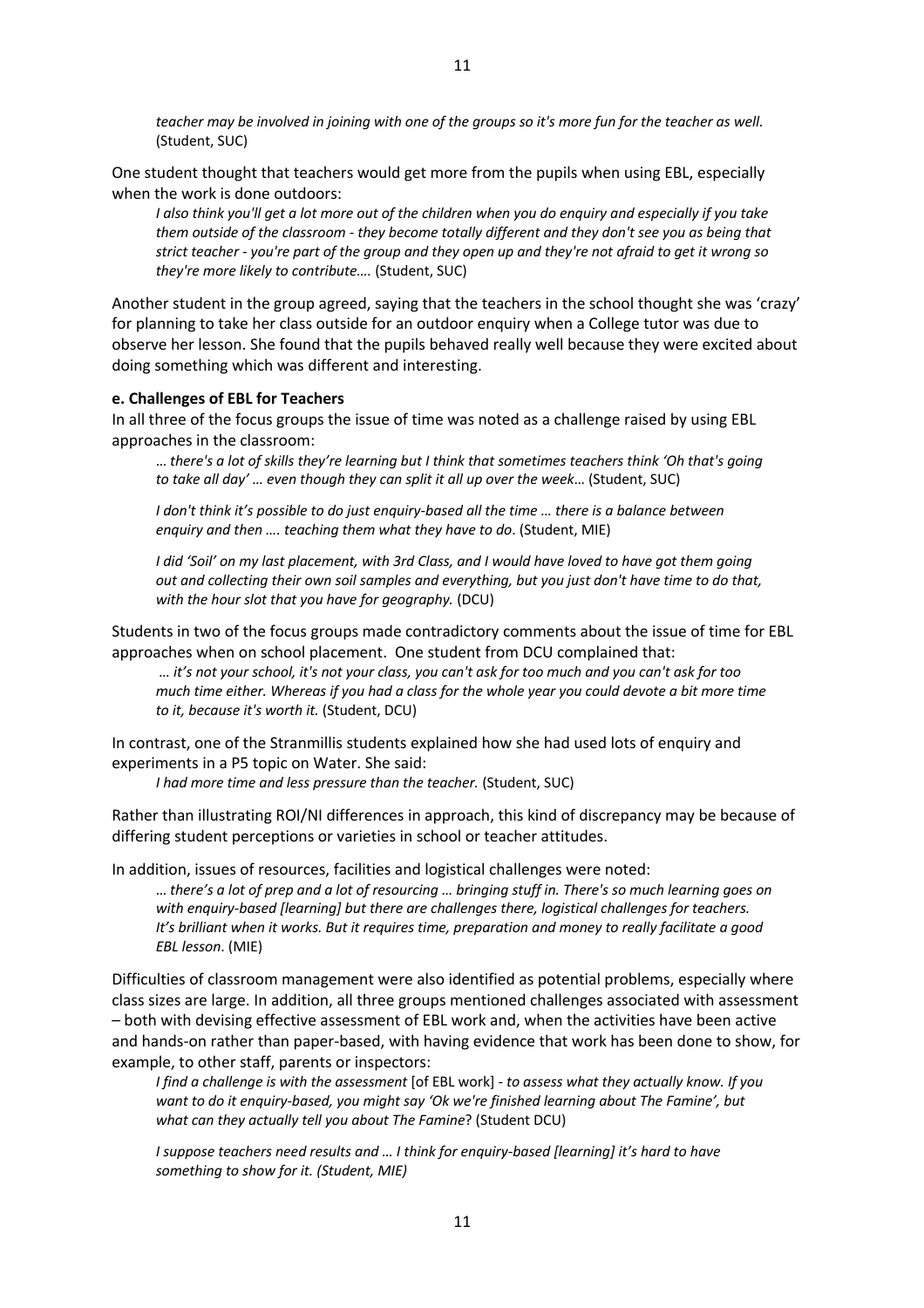*… the one problem I find is to strike that balance between recording and still keeping it playful and focussed on enquiry because I think that the challenge for … actual qualified teachers is what do we actually have to show for the end of this? (Student, SUC)*

The SUC group discussed how ICT can help with the recording issue, for example as photographs of the children working and perhaps the items they have created can be taken, and apps such as Seesaw and Pic Collage have been found to be useful for storage and display of this evidence. One of them stated:

*… I think that the benefits definitely outweigh any of the challenges*. (Student, SUC)

### **f. Benefits of EBL for Pupils**

The three groups of students suggested a number of potential benefits of EBL for pupils – for example that it is more enjoyable and more stimulating than other forms of school work, increasing pupil interest and motivation, and that it is often more memorable. An MIE student spoke about pupil retention of information:

*I found that they retain information more if they've been given the opportunity to do hands on learning which is enquiry-based*. (Student, MIE)

One student suggested that much more discussion is developed among the children when using EBL, and they all agreed that they could remember more from primary school lessons when active, enquiry approaches were used than from more 'passive' lessons. One student recalled her own time at primary school:

*I have retained lots of information from primary school about things that I looked up myself. I did a project on Denmark in fifth and sixth class and I remember … I can tell you everything about Denmark from that project*. (Student, MIE)

Another student from MIE reflected on the idea that many skills can be developed at once and that skills development might often be more important in the long term than the retention of subjectspecific information:

*But throughout school they're learning those skills, which is more important. So, it's in those lessons that they're learning those skills that they're going to keep building on, and perhaps it's more important to have those skills to find out more information than to actually have the information itself*. (MIE)

#### **g. Challenges of EBL for Pupils**

All of the groups noted that active, enquiry-led group or individual activities were difficult for some pupils, depending on their personalities and perhaps their specific learning needs. While some pupils thrive when allowed some independence, others struggle with attention and engagement in rather more 'free' circumstances. In addition, some pupils find it difficult to engage in open-ended enquiries where there is no 'right answer':

*I've seen a few kids and they'd be very bright academically, but I know two in particular who don't like research projects in a way because there's no right answer*. (MIE)

## *Discussion*

The aspect of the wider research project reported here aimed to uncover the students' understanding of what EBL is and their opinions about EBL as an educational approach, as well as discovering their experiences of EBL in their own education and during their school placements so far.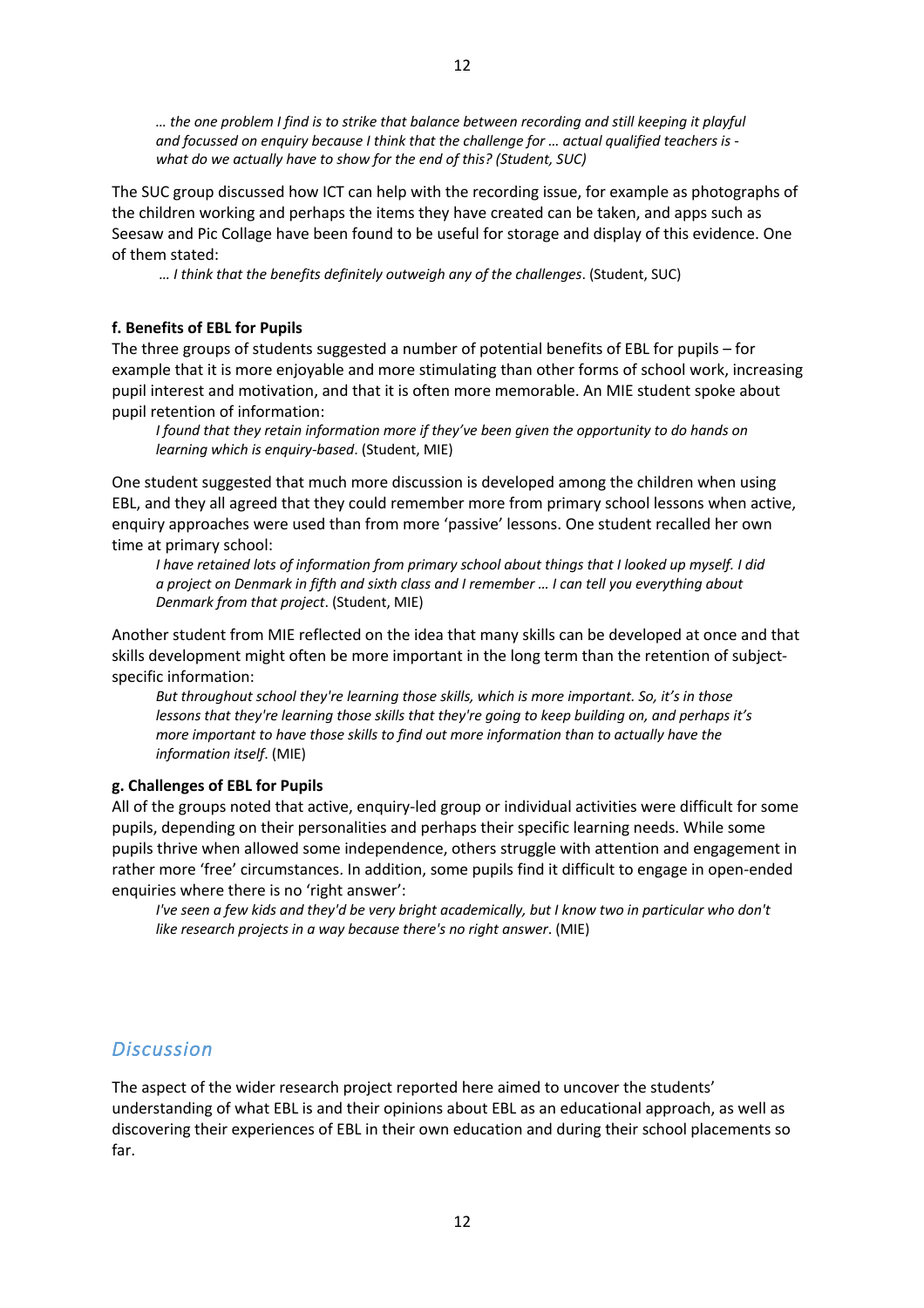In both the surveys and the focus group discussions, the students were clear that EBL is characterised by a high degree of pupil choice and decision-making. It was agreed that child-led or child-centred work, active learning and active participation were important elements of EBL, but there was an absence of reference in the students' discussions to the possibility of pupils 'taking action' as a result of their enquiries – the possibility of 'empowering' pupils, as discussed by Catling (2003). It is suggested that this higher level of EBL work is something to which the students may not have been exposed during their school experience to date. Such an omission may indicate that this potential phase of the enquiry process is less well-recognised and understood by teachers, or that the students' experience to date on placement has not been sufficient for them to become familiar with this aspect of enquiry. Teachers and student teachers can be introduced to examples of 'easy' ways in which this kind of pupil agency, 'taking action' activity may be carried out. The example cited earlier involving a class from Leeds writing to local representatives about possible uses of an area of derelict land near their school (Tanner, 1997) is not a difficult activity to organise, and in that case proved to be a very stimulating and engaging 'climax' activity. Similarly, pupil-led local enquiries using GIS, as described by Pike (2020) might be attempted.

It appears that the phrase 'Enquiry-Based-Learning' was not one which was widely used when the students who took part in this project were at school – approximately ten years ago in the case of primary school and approximately three or four years ago in the case of secondary school. However, having learned about EBL approaches in college, many, but not all, of the students were able to reflect on activities during their time in primary school which in hindsight they identified as EBL activities. These involved work within a variety of subjects or areas of learning and ranged from class or group projects, experiments and investigations, to individual work. Some of these 'free choice' topics were 'personally motivated projects' which still produced strong, positive memories many years later. Recollections about EBL work in secondary school were also varied, but most involved the class teacher structuring the work fairly tightly, for example within geography fieldwork or history projects. In this context, discussions during the focus group interviews centred on to what extent pupils had choice in activities and investigations and to what extent teachers dictated the structure and procedures in pupil work; the students wondered if, when there was a lot of teacher direction and little pupil choice, an activity could rightly be called EBL at all. This reflects the questions raised by Roberts (2003) concerning the 'Closed' end of her participation framework where teachers maintain a high degree of control and pupils are merely 'passengers'.

The majority of the students were able to give examples of EBL activities which they had either observed being utilised or which they had led themselves during their college teaching practice blocks. Words such as pupil 'research', 'investigations' and 'discovery' were frequently used, and the students displayed a clear understanding that it was the element of pupils being pro-active which was most indicative of EBL work, echoing phrases from the ROI curriculum (NCCA, 1999) and a recent Inspectorate report in NI (ETI, 2014). In this regard, the students were clearly demonstrating their understanding of the importance of 'enabling' pupil enquiry. However a number of their comments, for example those about the need for the teacher's role to change when leading EBL activities by 'letting go', shows some understanding of the need to 'enhance' the level of pupil responsibility to question and investigate (Catling, 2003). Examples were cited from across the curriculum, and most students were very positive about the impact of EBL on pupil learning. In common with conclusions by Greenwood (2019b) and Waldron, et al. (2009), the students' responses in the surveys and the focus groups communicated that they had seen improvements in pupils' understanding of concepts and retention of knowledge as well as in their motivation for and 'ownership' of projects where enquiry was at the fore. Discussions on whether EBL work was carried out more frequently and was more useful for the pupils in either upper or lower primary classes proved somewhat divisive, with arguments being made on both sides.

The students displayed an element of realism about the challenges which EBL work can produce, both in terms of practical implementation (resources, facilities, classroom management and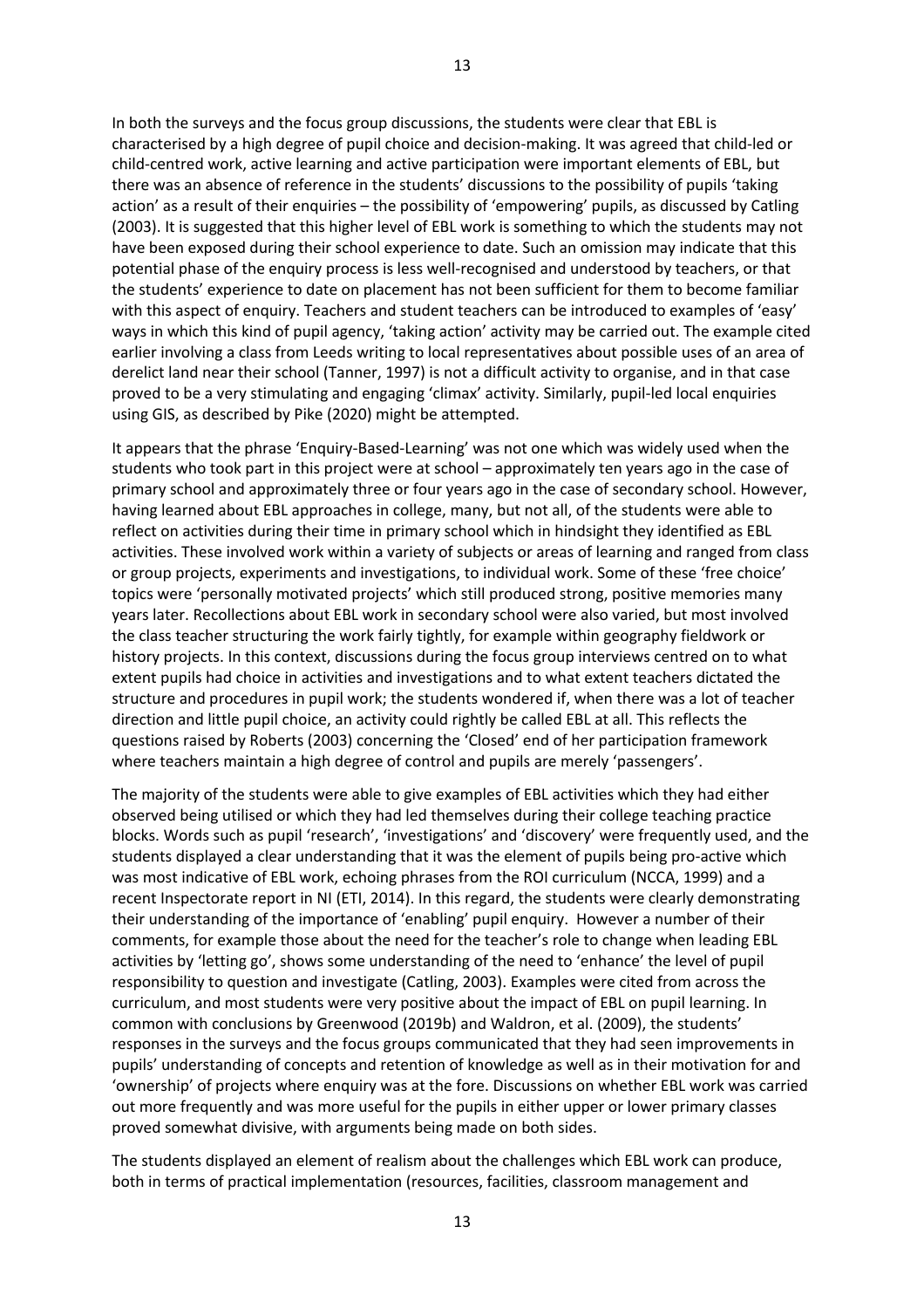assessment) and also the time needed to carry out this type of work effectively. Some spoke during the focus groups of the need for teachers to find a balance between EBL work and more directive teaching. However, for most students, the value of EBL outweighed its challenges. Some spoke of increased teacher enjoyment, realising that the teacher role may have to change slightly during EBL lessons, with teachers sometimes having to learn to 'let go' (Catling, 2013). However most felt that improvements in pupil stimulation, engagement and enjoyment could be observed, as well as development in pupils' ability to discuss issues, along with the development of their research, investigative and presentation skills. It would appear that the students who took part in this research recognise the importance of EBL at primary level, and, despite understanding the challenges that it involves, have not been put off from using EBL approaches in their future teaching careers.

The research process was enriched by drawing our students into the project, hearing the 'student voice' and perspective. It is heartening that this study has shown that our student teachers appreciate the effectiveness of EBL approaches as they look forward to encouraging the children in their future classes to progress as learners.

#### *ACKNOWLEDGEMENT*

*The research on which this paper is based was funded by SCoTENS – the Standing Conference on Teacher Education North and South - a network of education-related bodies centred on the island of Ireland with a responsibility for and interest in teacher education.* 

### References

- Alexander, R. 2010. *Children, Their World, Their Education. Final Report and Recommendations of the Cambridge Primary Review*. Abingdon: Routledge.
- Austin, S. 2019. Translating critical thinking into meaningful action. In B. O'Toole, E. Joseph & D. Nyaluke Eds. *Challenging perceptions of Africa in schools; critical approaches to global justice education*. 1st Edn. Oxford: Routledge pp. 122-138.
- Austin, S., Bacon, K., Greenwood, R. and Pike, S. 2020. *Embedding and Nurturing Enquiry-Based Learning: Exploring Multiplicities of Enquiry in Initial Teacher Education* ENEBLe. Armagh: SCoTENS.
- Bacon, K. and Matthews, P. 2014. "Inquiry-based Learning with young learners: A Pierce-based model employed to critique a unit of inquiry on maps and mapping." *Irish Educational Studies* 33 (4): 351-365.
- Barnes, D., Johnson, G., Jordan, S., Layton, D., Medway, P. and Yeoman, D. 1987. *The TVEI Curriculum 14-16: An interim Report based on case studies in twelve schools*. University of Leeds.
- Bruner, J. 1966. *Toward a Theory of Instruction*. Cambridge, Mass.: Belkapp Press.
- Catling, S. 2003. "Curriculum contested: primary geography and social justice." *Geography* 88: 164– 210.
- Catling, S. 2013. "Teachers' perspectives on curriculum making and primary geography in England." *Curriculum Journal* 24 (3): 427-52.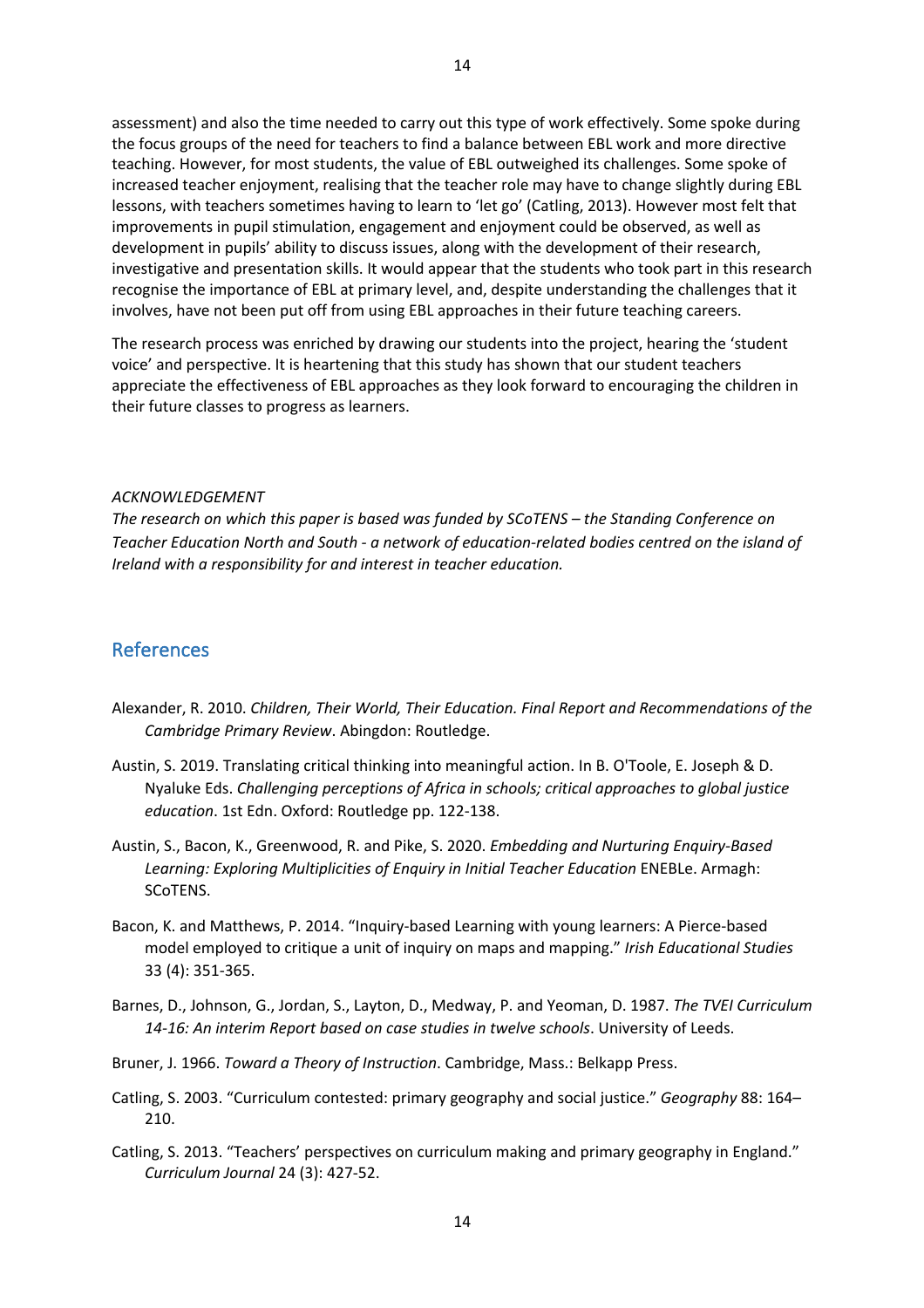- CCEA Council for the Curriculum, Examinations and Assessment 2007a. *The Northern Ireland Curriculum: Primary*. Belfast: CCEA.
- Davidson, G. 2006. *GTIP Think Piece – Geographical Enquiry.* Available at: http://www.geography.org.uk/gtip/mentoring/geography/curriculumplanning/geographicalenq uiry/#top
- Dolan, A. 2020. *Powerful Primary Geography: A toolkit for 21st Century Learning*. London: Routledge.
- ETI 2014. *An Evaluation of the Implementation of The World Around Us in Primary Schools by The Education and Training Inspectorate*. Belfast: NI Dept. of Education. Available at: https://www.etini.gov.uk/publications/evaluation-implementation-world-around-us-primaryschools last accessed 29.9.18.
- Green, J., Shaw Hamilton, A., Walsh, M., O'Mahoney, O. and Pike, S. 2013. "On our own with a bit of help." *Primary Geography* 80, Spring 2013: 28-9.
- Greenwood, R. 2019a. Geography in Your Curriculum. In: T Willy Ed. *Leading Primary Geography*. pp. 55-65. Sheffield: Geographical Association.
- Greenwood, R 2019b. "Pupil involvement in planning topics using KWL grids: opinions of teachers, student teachers and pupils." *Educational Studies* 45 (4) 497-519.
- Grigg, R. and Hughes, S. 2013. *Teaching Primary Humanities.* London: Pearson.
- Hadow Report 1931. *Report of the Consultative Committee on the Primary School.* London: HMSO.
- Harlen, W. 2014. "Helping children's development of inquiry skills." *Inquiry in Primary Science Education* 1: 5-19.
- Hoodless, P., McCreery, E., Bowen, P. and Bermingham, S. 2009. *Teaching Humanities in the Primary School*. Exeter: Learning Matters.
- Kidman, G. and Casinader, N. 2017. *Inquiry-Based Teaching and Learning Across Disciplines: Comparative theory and practice in schools*. Basingstoke: Palgrave Macmillan.
- Marshall, C., and Rossman, G. B. 2010. *Designing Qualitative Research* 5th Edn. Thousand Oaks: Sage Publications.
- Martin, F. 2006. *Teaching Geography in Primary Schools*. Cambridge: Chris Kington Publishing.
- Murdoch, K. 2015. *The power of inquiry: Teaching and learning with curiosity, creativity and purpose in the contemporary classroom*. Northcote, Australia: Seastar Education.
- NCCA. 1999. National Council for Curriculum and Assessment Ed. *Primary School Curriculum.* Dublin: The Stationery Office.
- Pickford, T., Garner, W. and Jackson, E. 2013. *Primary Humanities: Learning Through Enquiry*. London: Sage.
- Pike, S. 2013. "Planning our curriculum making: the influence of John Dewey." *Primary Geography* 82, Autumn 2013: 26-28.
- Pike, S. 2016. *Learning Primary Geography*. London: Routledge.